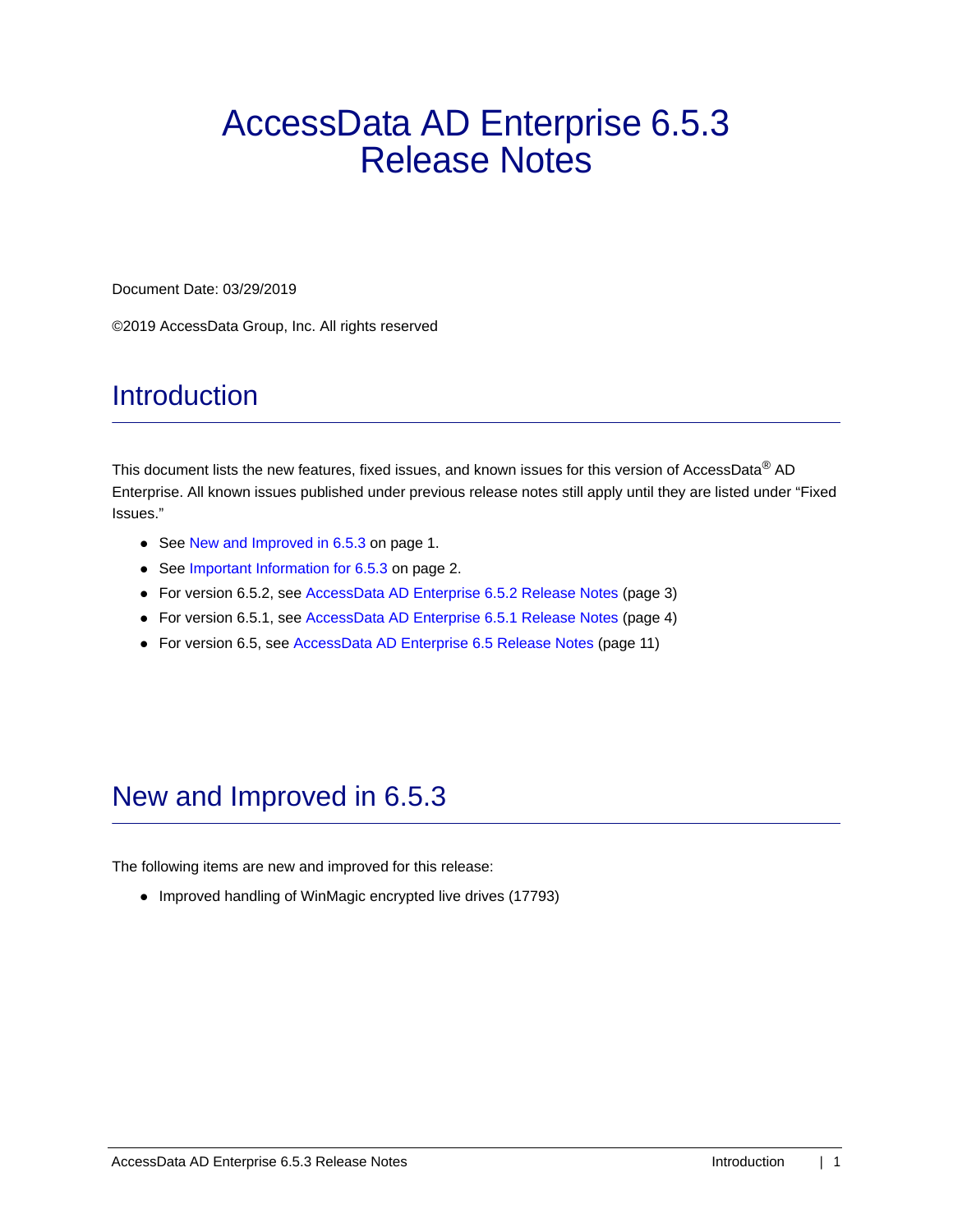## Important Information for 6.5.3

### Supported Platforms

You can install AccessData® AD Enterprise on the following operating systems:

- Windows 7
- Windows 10 Version 1709 (OS Build 16299.309)
- Windows Server 2012
- Windows Server 2016

#### Latest Documentation

**To access the latest AD Enterprise Release Notes and documentation:** Download the zip file from www.accessdata.com/productdocs/adenterprise/adenterprise.zip.

### Installation and Upgrade

See https://support.accessdata.com/hc/en-us/articles/360004230574-AD-Enterprise-Installation-Upgrade-Guide-6-5-And-Newer

#### Known Issues

Adding Remote Volatile Data - When adding remote data and selecting *Volatile Data\Process Info*, if run on more than 1,500 nodes, processing may hang. (15855)

### Other Important Information

• For more important information for all 6.5.x versions, see Important Information for 6.5.x (page 19)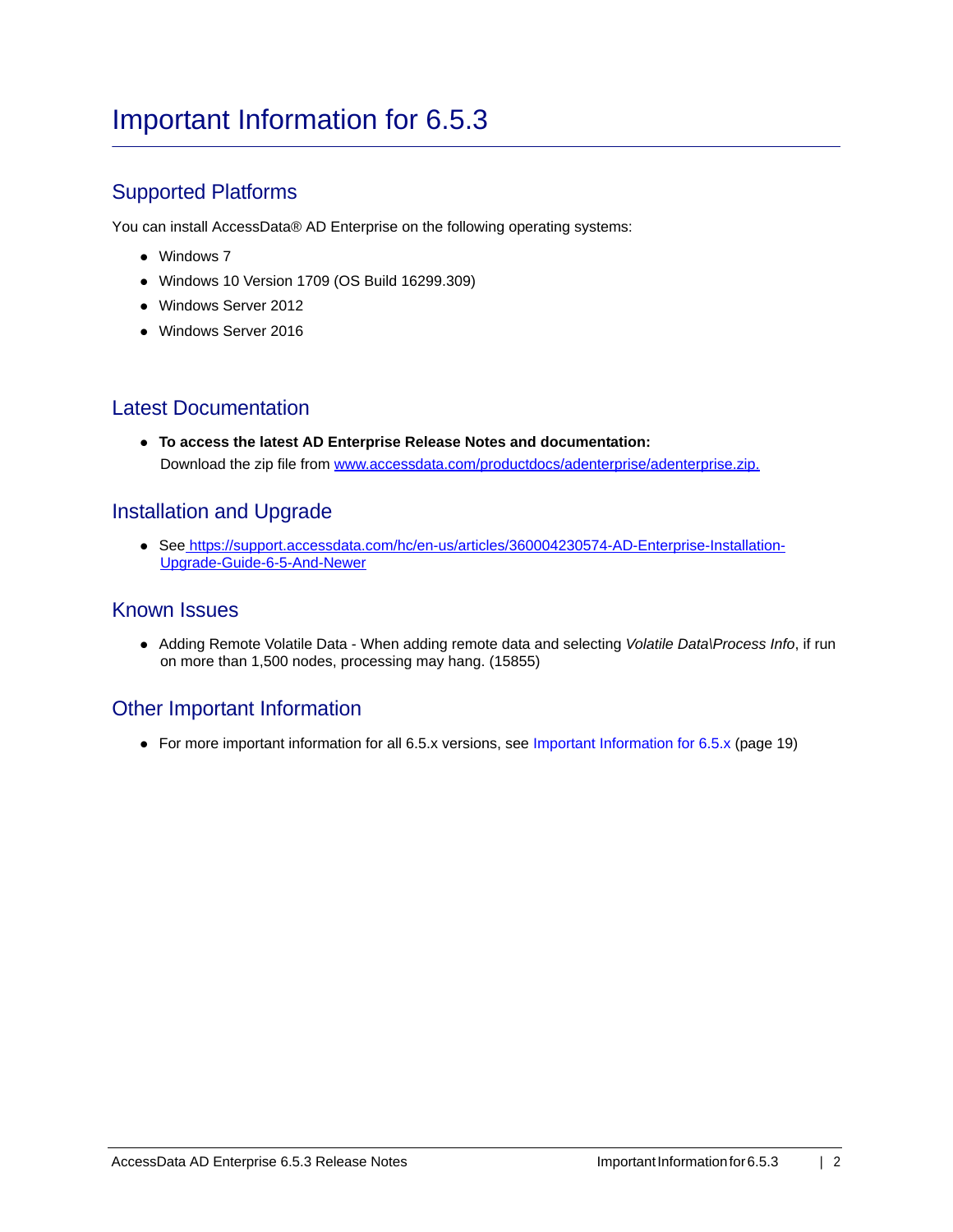# AccessData AD Enterprise 6.5.2 Release Notes

Document Date: 03/14/2019

©2019 AccessData Group, Inc. All rights reserved

## **Introduction**

This document lists the new features, fixed issues, and known issues for this version of AccessData® AD Enterprise. All known issues published under previous release notes still apply until they are listed under "Fixed Issues."

- See New and Improved in 6.5.2 on page 3.
- For version 6.5.1, see AccessData AD Enterprise 6.5.1 Release Notes (page 4)
- For version 6.5, see AccessData AD Enterprise 6.5 Release Notes (page 11)

## New and Improved in 6.5.2

The following items are new and improved for this release:

- Improved handling of WinMagic encrypted items (17793)
- Improved handling of GPT partitions (17793)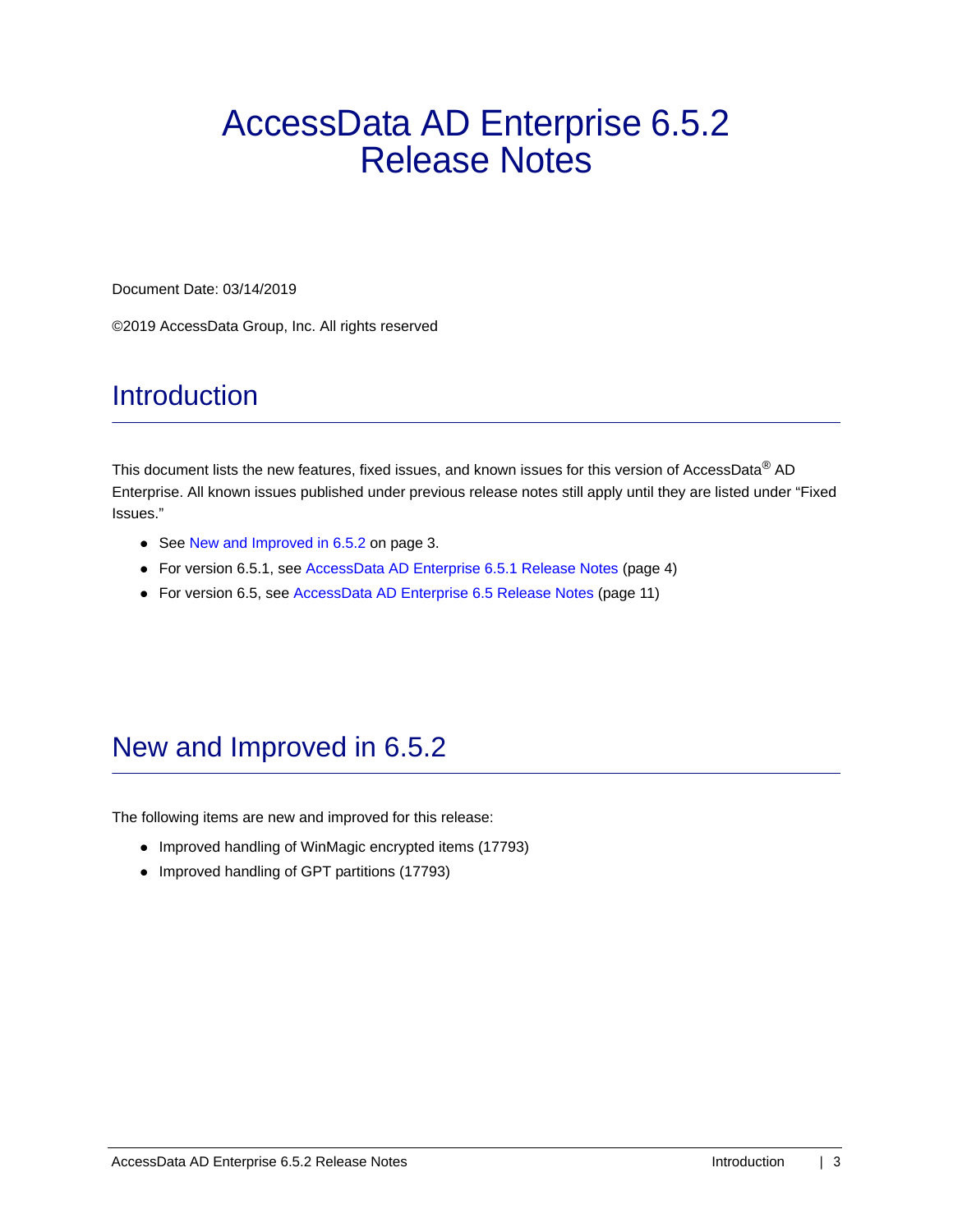# AccessData AD Enterprise 6.5.1 Release Notes

Document Date: 07/30/2018

©2018 AccessData Group, Inc. All rights reserved

## **Introduction**

This document lists the new features, fixed issues, and known issues for this version of AccessData<sup>®</sup> AD Enterprise. All known issues published under previous release notes still apply until they are listed under "Fixed Issues."

- See New and Improved in 6.5.1 on page 5.
- See Fixed Issues in 6.5.1 on page 10.
- For version 6.5, see AccessData AD Enterprise 6.5 Release Notes (page 11)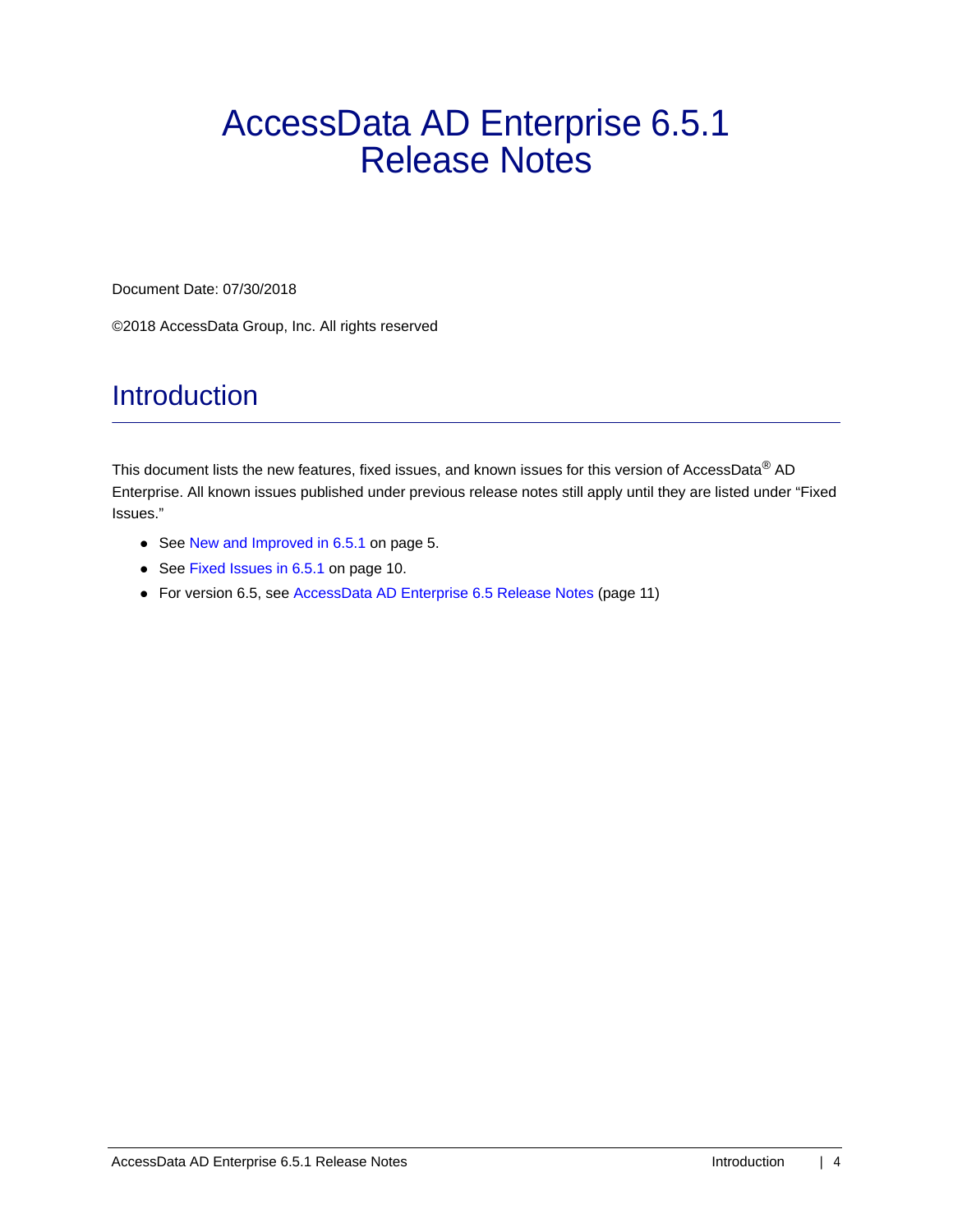## New and Improved in 6.5.1

The following items are new and improved for this release:

### Installation

#### *New Enterprise Suite Installation Wizard*

Enterprise can now be easily installed through a suite installation wizard.

This lets you install all of the components, such as PostgreSQL, Evidence Processor, CodeMeter, and Enterprise Examiner through one installer. There are two installation types:

- *Default* Installs all required components with default values (This will skip PostgreSQL if it is already installed)
- *Advanced* Lets you select which components to install

|            | X<br>AccessData FTK Enterprise Suite 6.5 - InstallShield Wizard                                                                   |
|------------|-----------------------------------------------------------------------------------------------------------------------------------|
| Setup Type |                                                                                                                                   |
|            | Default<br>All program features will be installed using default values.                                                           |
|            | Advanced<br>Choose which program features you want installed and where they will be installed.<br>Recommended for advanced users. |
| Instal     | <back<br>Cancel</back<br>                                                                                                         |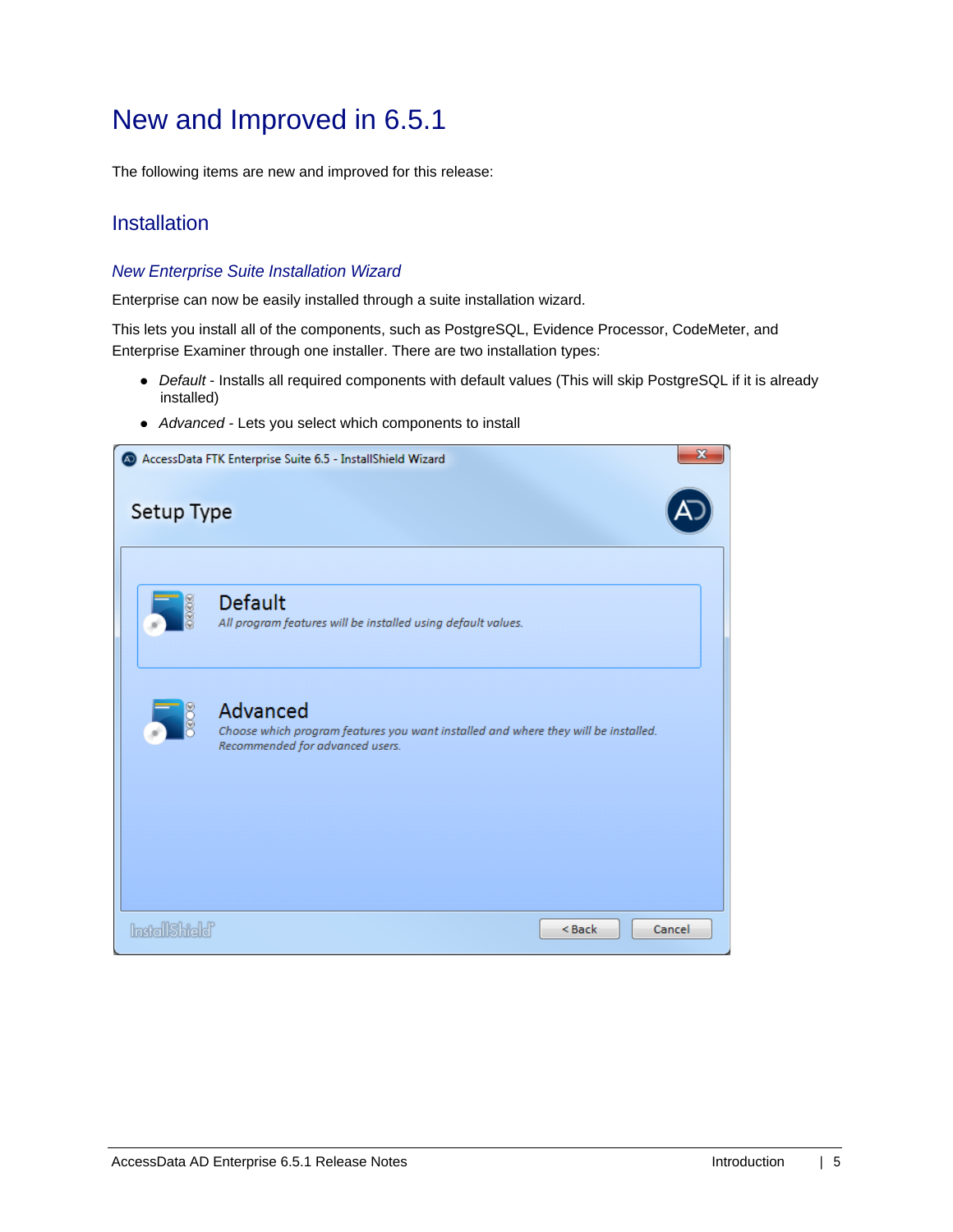### **Decryption**

Added support for SecureDoc WinMagic AES Encryption. When you process data that is encrypted with WinMagic, you are prompted to enter the WinMagic credentials.

Supported versions:

Secure Doc Enterprise Server Version 8.2

Standalone Installer Version 7.5

| <b>WinMagic Credentials</b>                                                                                                                  |        |
|----------------------------------------------------------------------------------------------------------------------------------------------|--------|
| This evidence was encrypted using WinMagic SecureDoc. To decrypt it, you must provide.<br>the key file, password, and emergency disk folder. |        |
| Press Cancel to continue without decrypting any further encrypted volumes in this evidence<br>item.                                          |        |
| Key File                                                                                                                                     |        |
|                                                                                                                                              |        |
| Password                                                                                                                                     |        |
| Show password in plain text                                                                                                                  |        |
| Emergency Disk Folder                                                                                                                        |        |
|                                                                                                                                              |        |
| ОК                                                                                                                                           | Cancel |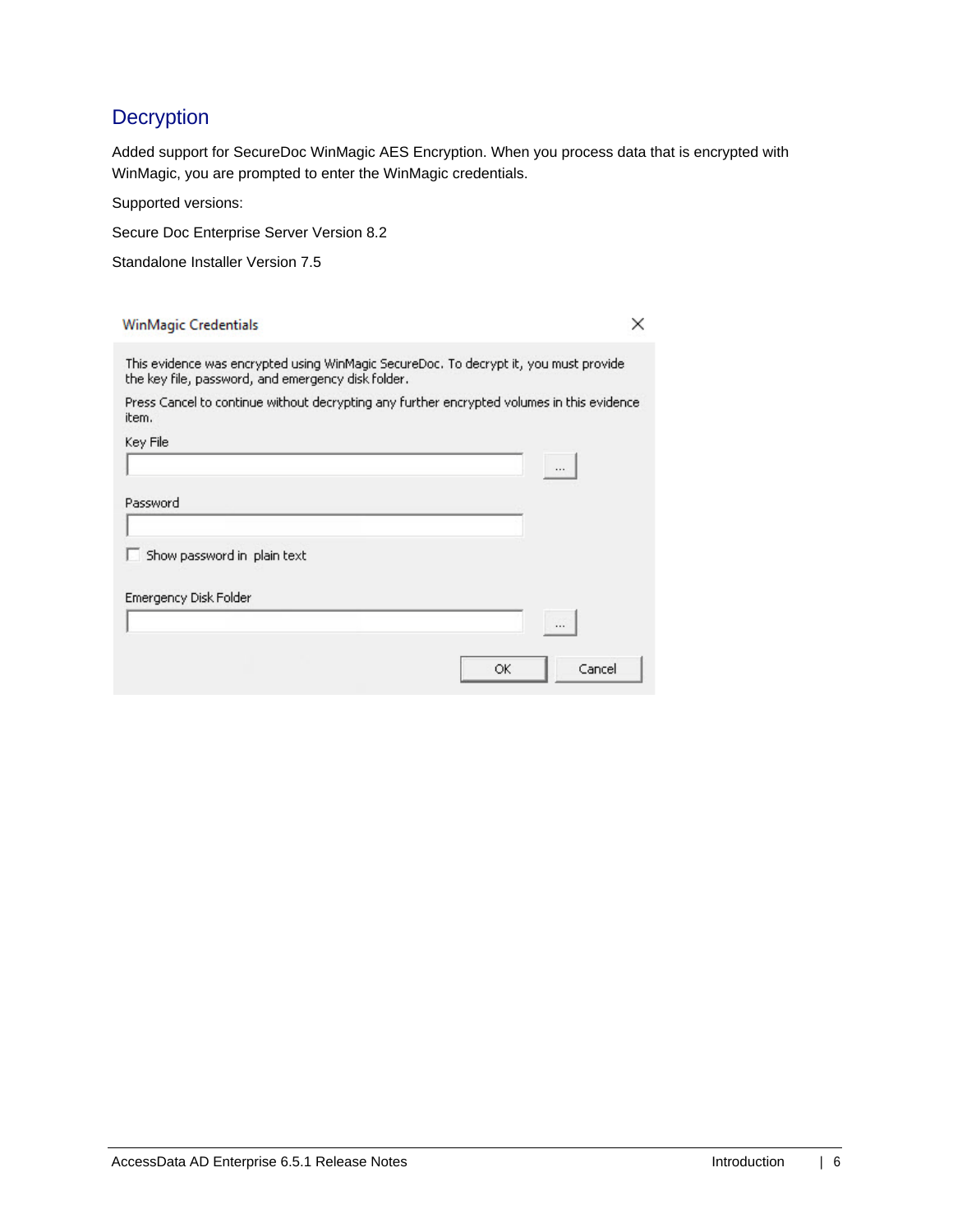### Remote Data

In the *Browse and Select Nodes* section of the *Add Remote Data* window, *Select All* and *Select None* buttons have been added .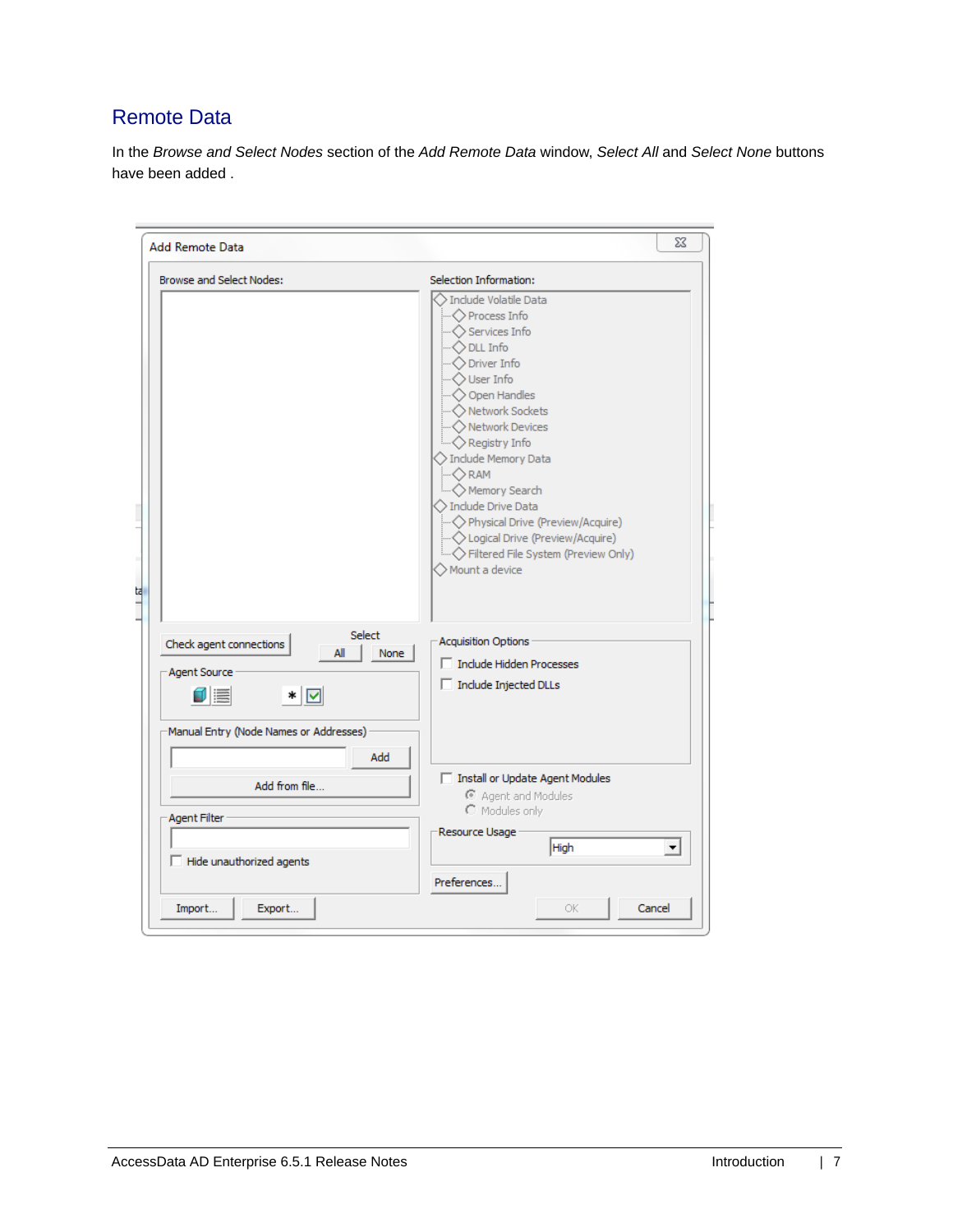## Compound File Expansion Options

The *Compound File Expansion Options* list can now be filtered by category. When you select a category, all related options are displayed. You can select one or more file types or click *Select All* or *Clear All* within the category. Click *Cancel* to restore default selections.

| <b>Compound File Expansion Options</b>                                                                                                                                                                                                                                                                         |             |                                                                                                                             | $\mathbf{x}$ |
|----------------------------------------------------------------------------------------------------------------------------------------------------------------------------------------------------------------------------------------------------------------------------------------------------------------|-------------|-----------------------------------------------------------------------------------------------------------------------------|--------------|
| $\Box$ Only expand office documents with embedded items.<br>Note: Objects within a container (e.g., Microsoft PST and Lotus NSF) will only be indexed if the<br>container is expanded by selecting that file type below.                                                                                       |             |                                                                                                                             |              |
| Select file types to expand                                                                                                                                                                                                                                                                                    | Categories: | All Mobile<br>Αll                                                                                                           | ▼            |
| Android Calendar Database<br>Android Call History Log<br><b>Android Contacts Database</b><br>Android Gmail Database<br>Android SMS/MMS Database<br>Blackberry IPD backup file<br>Hangouts (Android)<br>iOS Backup<br>Kik (Android)<br>WeChat (Android)<br>Wechat (iOS)<br>WhatsApp (Android)<br>WhatsApp (iOS) |             | All Communications<br>All Mobile<br>Android<br><b>Archives</b><br><b>Browsers</b><br><b>EMail</b><br>iOS<br>Logs<br>Windows |              |
| -In current category:                                                                                                                                                                                                                                                                                          | Select All  | Clear All                                                                                                                   |              |
|                                                                                                                                                                                                                                                                                                                |             | ОК<br>Cancel                                                                                                                |              |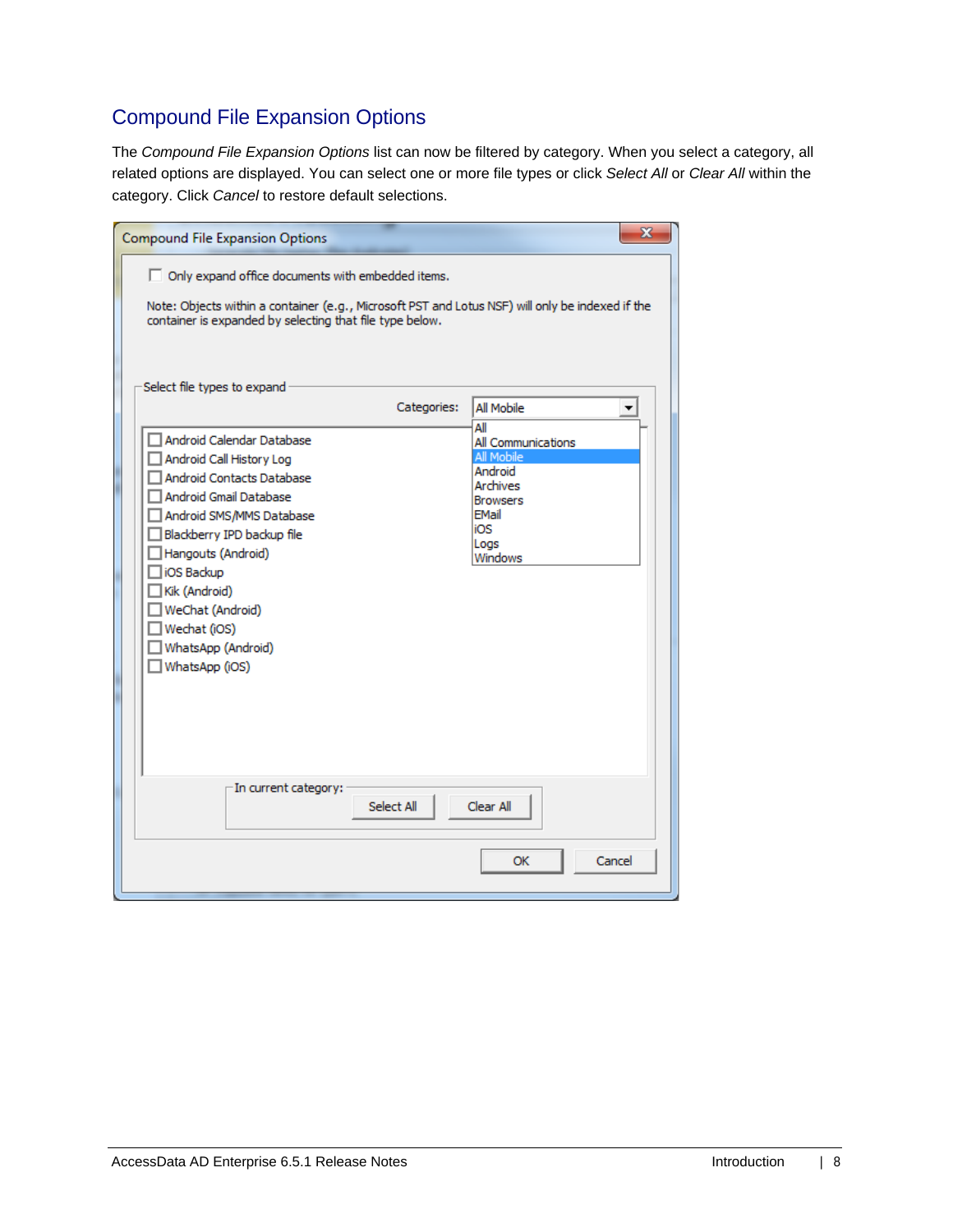### Filter Builder Enhancements

The following enhancements have been made:

- It is now possible to search the attribute list in the All Attributes tab. Type in a keyword to filter the list.
- Date/Time support is available in the common attribute filters for both files and email. You can select these using the calendar or manually enter a specific date or time.
- Links have been added to help explain the format used for regular expression searches. Visit http:// www.cplusplus.com/reference/regex/ECMAScript/ to view the explanation.

#### **Date/Time Option**

| <b>File Filter</b><br>$\omega$ |                                |                         |    |    |                       |     |                    |                     |     |        |          |         | ×        |          |
|--------------------------------|--------------------------------|-------------------------|----|----|-----------------------|-----|--------------------|---------------------|-----|--------|----------|---------|----------|----------|
| <b>Common File Attributes</b>  | <b>Common Email Attributes</b> |                         |    |    | <b>All Attributes</b> |     |                    | <b>File Content</b> |     | Hashes |          |         |          |          |
| <b>Creation Date</b><br>✓      | <b>Equals</b>                  | $\mathbf{v}_\mathrm{c}$ |    |    | 7/25/2018 12:00 AM    |     | 囲                  |                     |     |        |          |         |          |          |
| <b>Modified Date</b><br>✓      | Equals                         | $\omega$                | u  |    |                       |     | <b>July - 2018</b> |                     |     | ▸      |          |         |          |          |
| <b>Last Accessed Date</b><br>✓ | Equals                         | $\backsim$              |    |    | Sun Mon               | Tue | Wed                | Thu                 | Fri | Sat    | 12:00 AM | 1:00 AM | 2:00 AM  | 3:00 AM  |
|                                |                                |                         | 27 |    | 2                     | 3   | 4                  | 5                   | 6   | 7      | 4:00 AM  | 5:00 AM | 6:00 AM  | 7:00 AM  |
| <b>File Size</b>               | Equals                         | $\lambda\mu^{\prime}$   | 28 | 8  | 9                     | 10  | 11                 | 12                  | 13  | 14     | 8:00 AM  | 9:00 AM | 10:00 AM | 11:00 AM |
| <b>File Extensions</b>         |                                |                         | 29 | 15 | 16                    | 17  | 18                 | 19                  | 20  | 21     |          |         |          |          |
| Equals                         | $\overline{\phantom{a}}$       |                         | 30 | 22 | 23                    | 24  | 25                 | 26                  | 27  | 28     | 12:00 PM | 1:00 PM | 2:00 PM  | 3:00 PM  |
| Extension                      |                                |                         | 31 | 29 | 30                    | 31  |                    |                     | 3   | 4      | 4:00 PM  | 5:00 PM | 6:00 PM  | 7:00 PM  |
|                                |                                |                         | 32 | 5  | 6                     |     | 8                  | 9                   | 10  | 11     | 8:00 PM  | 9:00 PM | 10:00 PM | 11:00 PM |
|                                |                                |                         |    |    |                       |     |                    |                     |     |        |          |         |          | Close    |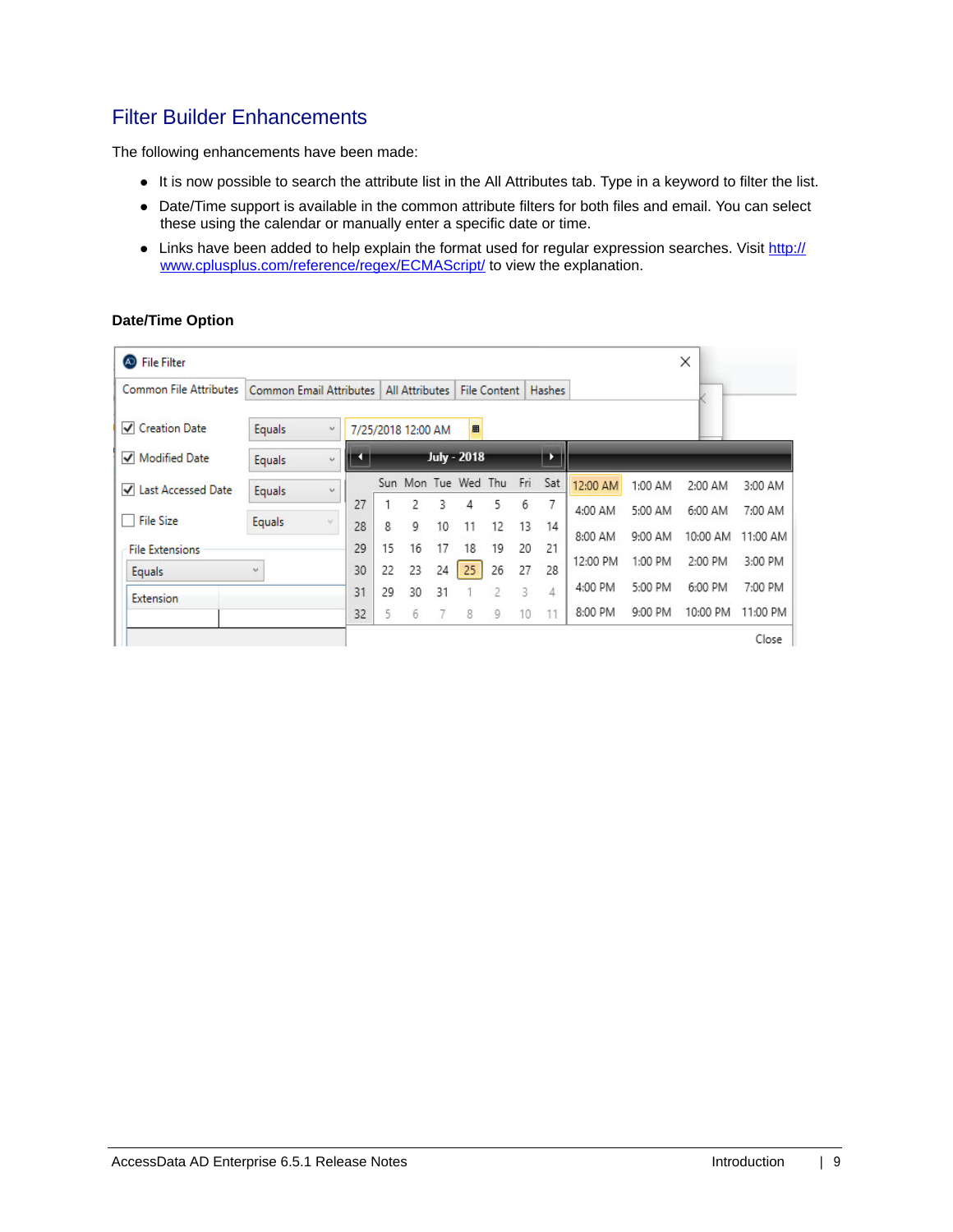## Fixed Issues in 6.5.1

#### Restoring and Attaching Cases

- A user with the Project/Case Administrator role can now restore and attach cases from one version to another. The Application Administrator role is no longer required. (15596)
	- **Note:** Be aware that a user with the Project/Case Administrator role can restore/attach any case, not just the cases that the user has rights to. However, if the user does not have rights to a case that is restored/attached, they still cannot see it in the Case List. (15804)

#### Remote Data

- When working with remote data, Project/Case Admins can now select a single target address from within an IP range added by an Application Admin. (15647)
- Tabs are no longer disabled if a role doesn't have "Agent Drive Preview" rights. (15099)
- The *OK* button now activates when adding IPv6 addresses in the Agent List > Add Computers dialog. (15776)
- The Examiner has improved stability when trying to push an agent. (15275)

#### **Tasks**

Tasks with an Alert status set to True are now colored red in the Task List. (15007)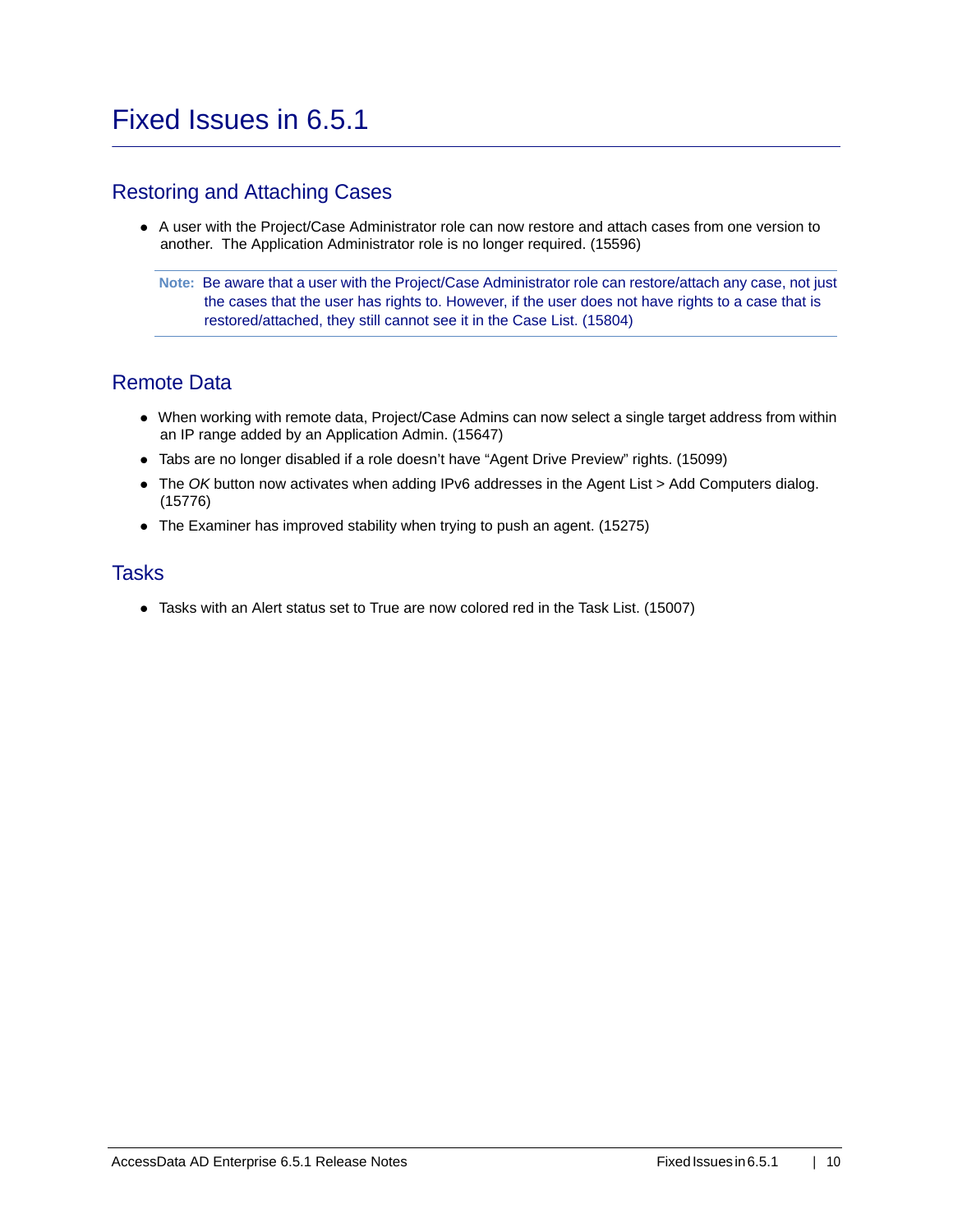# AccessData AD Enterprise 6.5 Release Notes

Document Date: 05/07/2018

©2018 AccessData Group, Inc. All rights reserved

## **Introduction**

This document lists the new features, fixed issues, and known issues for this version of AccessData® AD Enterprise. All known issues published under previous release notes still apply until they are listed under "Fixed Issues."

## Supported Platforms

For a list of supported platforms for AD Enterprise see *OS Support* on the product download page:

http://accessdata.com/product-download

## New and Improved in 6.5

The following items are new and improved for this release:

### Removal of ADMS

ADMS functionality has been integrated within the Case Manager and Examiner interfaces.

For example:

- Users are managed from the Case Manager under Database > Administer Users.
- Roles are managed from the Case Manager under Database > Administer Roles. Roles include many rights. The new Enterprise specific rights are:
	- Agent Acquire
	- **Agent Drive Preview**
	- Agent Remediation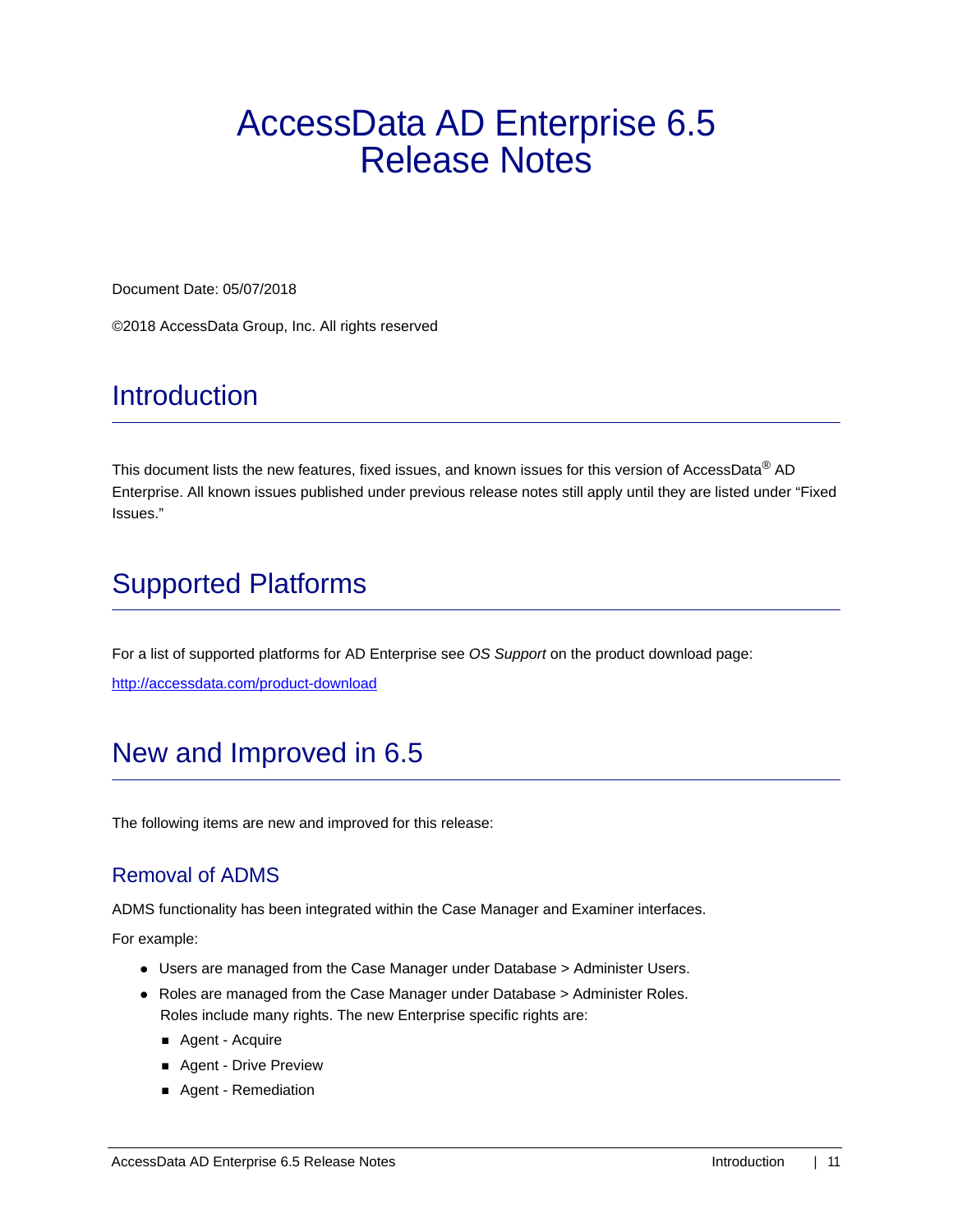- Agent Push
- The Change Network Tree functionality is now called the Agent List. The Agent List is available in the Case Manager under Tools > Preferences > Agent Configuration.
- The Audit Logs have been incorporated into the Event Audit Log.

The Event Audit Log is configured through the Event Log Processing Options. These are available in the Evidence Processing Options when creating a new case.

| <b>Detailed Options</b> |                                                 |   |
|-------------------------|-------------------------------------------------|---|
|                         | <b>Event Audit Log</b>                          |   |
| Evidence<br>Processing  | Select the events you wish to audit:            |   |
|                         | Merge case index                                |   |
|                         | Map an image to disk                            |   |
|                         | Total of all viewed objects                     |   |
|                         | Role(s) upon opening case                       |   |
| Evidence<br>Refinement  | Export word list                                |   |
| (Advanced)              | Export file list                                |   |
|                         | Copy special                                    |   |
|                         | Create report                                   |   |
|                         | Rights in the case                              |   |
| <b>Index Refinement</b> | $\Box$ Created a group                          |   |
| (Advanced)              | Updated group information and or associations   |   |
|                         | $\Box$ Deleted the group                        |   |
|                         | Connected to a remote agent                     |   |
|                         | Preview a drive on an agent computer            |   |
|                         | Image a drive on an agent computer              |   |
| Lab/eDiscovery          | Updated/Inserted/Deleted LDAP group information |   |
| Options                 | Create agent                                    |   |
|                         | □ Push agent                                    |   |
|                         | Open memory stream                              |   |
|                         | Search memory                                   |   |
| <b>Custom File</b>      | Remediation job run                             | Ξ |
| <b>Identification</b>   | $\nabla$ Wipe remote file                       |   |
|                         | Kill remote processes                           |   |
|                         | □ Get remote file                               |   |
|                         | $\Box$ Copy remote file                         |   |
|                         | □ Execute remote command                        |   |
| <b>Event Audit Log</b>  | Update proxy (agent)                            |   |
|                         | ш                                               | Þ |
|                         |                                                 |   |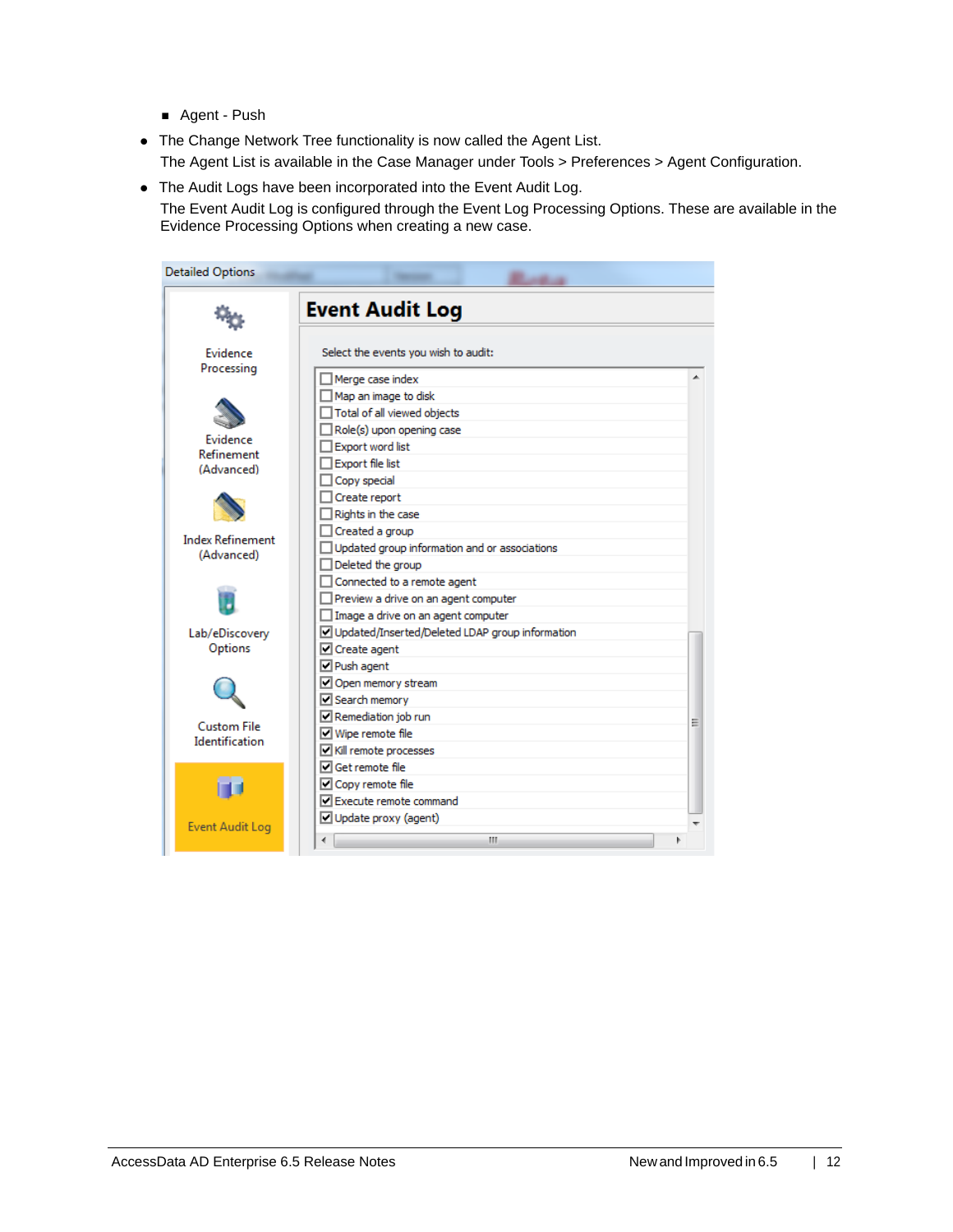### AD CyberForensics Initial Triage

Use this targeted, prebuilt filter to quickly preview common areas of interest to determine the severity of a breach. Determine the scope of the incident and what was impacted in the system.

The filter is named AD\_Cyber\_Forensics\_Initial\_Triage\_Filter.xml and can be found at the following path:

ProgramData > AccessData > Products > Forensic Toolkit > 6.x

You can do the following:

- Investigate suspected systems to determine the scope and root cause of an incident.
- Determine whether a machine has been compromised or has compromised others.
- Use predefined or personalized filters to create targeted data collections for up to 50 nodes.

| Select Filesystems                                        | х                                                                                                                                                                                                                                                                                                                                                                                                                                                                                                                                                                                                                |
|-----------------------------------------------------------|------------------------------------------------------------------------------------------------------------------------------------------------------------------------------------------------------------------------------------------------------------------------------------------------------------------------------------------------------------------------------------------------------------------------------------------------------------------------------------------------------------------------------------------------------------------------------------------------------------------|
| Select Filesystems:                                       | Filter:                                                                                                                                                                                                                                                                                                                                                                                                                                                                                                                                                                                                          |
| □ V PRTK-GPU-03 [10.10.250.55]<br>E V NONAME [NTFS] (C:\) | <filter collectarc<br="" systemfiles="true" unuseddiskarea="false" volumeslack="false"><filefilters><br/><drilldownextensions><br/><!-- Windows Defender malware events --><br/><math>\leq</math>! -- netlogon -- &gt;<br/><!-- Remote Activity --><br/><!-- Windows account change events --><br/><!-- Registry modification events --><br/><ext>evtx</ext><br/>&lt;1-- Network shares --&gt;<br/><!-- PuTTY and KiTTY --><br/><ext>dat</ext><br/><!-- Windows Firewall Log --><br/><ext>log</ext><br/><!-- Local and remote group policies --><br/><ext>pol</ext></drilldownextensions></filefilters></filter> |
|                                                           |                                                                                                                                                                                                                                                                                                                                                                                                                                                                                                                                                                                                                  |
| k<br>∢                                                    | m.<br>∢                                                                                                                                                                                                                                                                                                                                                                                                                                                                                                                                                                                                          |
| All<br>None<br>Select:                                    | <br>Create filter<br>Save As<br>Open                                                                                                                                                                                                                                                                                                                                                                                                                                                                                                                                                                             |
| Preview Settings<br>$\Box$ Include deleted files          | OK<br>Cancel                                                                                                                                                                                                                                                                                                                                                                                                                                                                                                                                                                                                     |

*Using predefined filter settings, you can investigate the following items:*

- System files
- Installed programs
- Registry information

#### *Preview of live data (a collection of metadata with a link to the live file) can include the following options:*

- Antivirus trigger logs for Windows Defender and McAfee
- Socket lists
- Creation or modification of escalated (administrative) credentials
- Remote group policies (those synced through Active Directory)
- Local Group Policies
- Out-of-the-box Windows group policy registry keys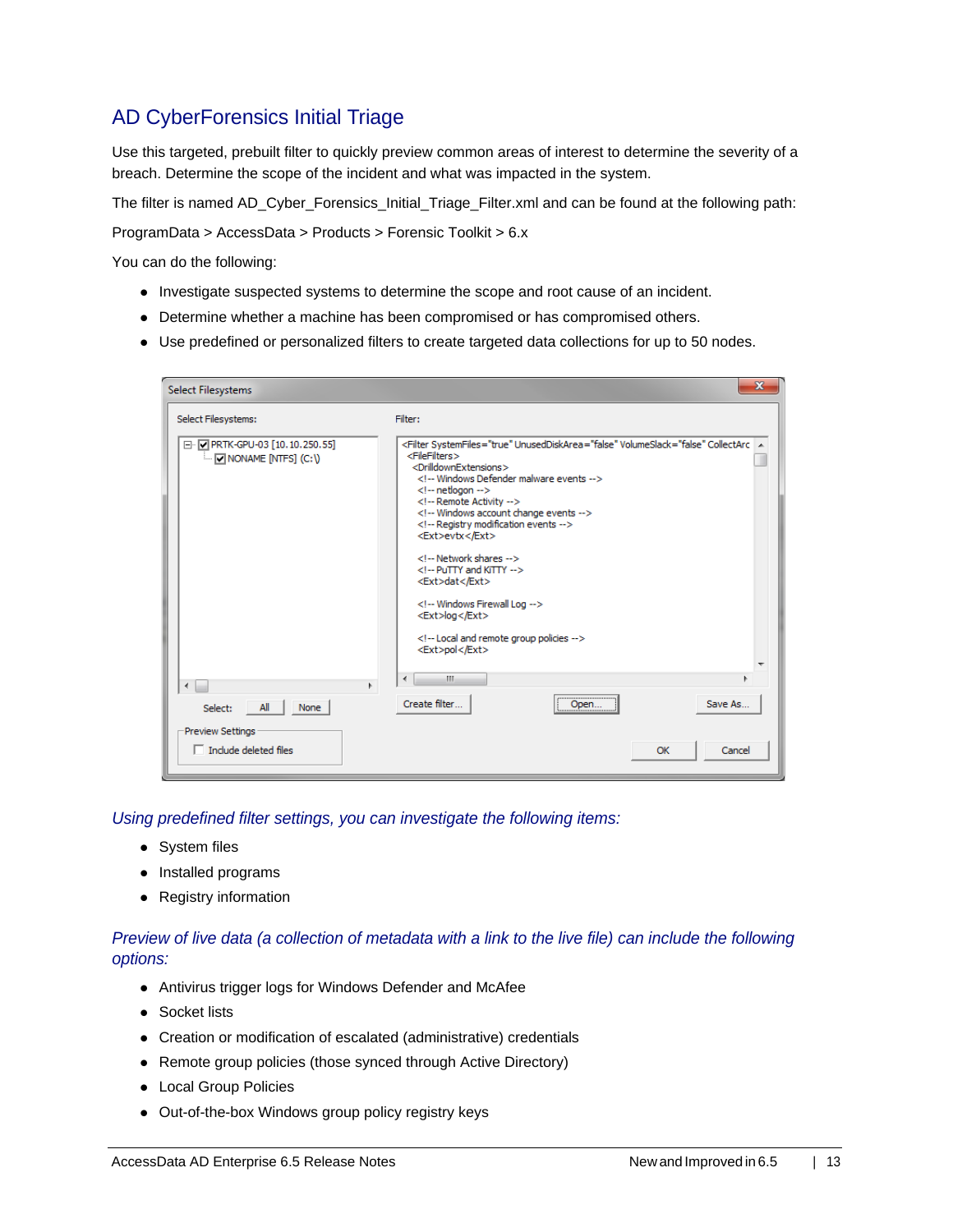- Remote access events monitoring
- Communication between systems
- Absolute path matching
- Windows firewall logs

### Filters, Parsers, & Filesystems

- Windows Defender Antivirus event log: filter
- Net Logon events: filter
- Remote Login (Remote Activity) events: filter
- Network shares: filter
- Windows Registry Modification events: filter
- Windows Registry out-of-the-box registry policies: filter
- Windows Group Policy (Registry.pol): filter, parser, and filesystem
- McAfee Antivirus Log: filter, parser, and filesystem
- Windows Firewall Log: filter, parser, and filesystem
- SSH PuTTY and KiTTY: filter
- SSH MobaXterm: filter and parser
- SSH XShell: filter and parser
- SSH OpenSSH known\_hosts file: filter, parser, and filesystem

#### Memory Analysis

- Static Memory Analysis and additional Live Memory Analysis are supported for the following operating systems:
	- 32- and 64-bit Windows 10
	- 64-bit Windows Server 2016
	- 64-bit Windows Server 2012 and 2012 R2
	- 32- and 64-bit Windows 8, 8.1, and 8.1 Update 1
	- 32- and 64-bit Windows 7 (all service packs)
	- 32- and 64-bit Windows Server 2008 (all service packs)
	- 64-bit Windows Server 2008 R2 (all service packs)
	- 32- and 64-bit Windows Crash Dump

**Important:** Windows 10 version 1709 and newer is **not** supported for memory analysis.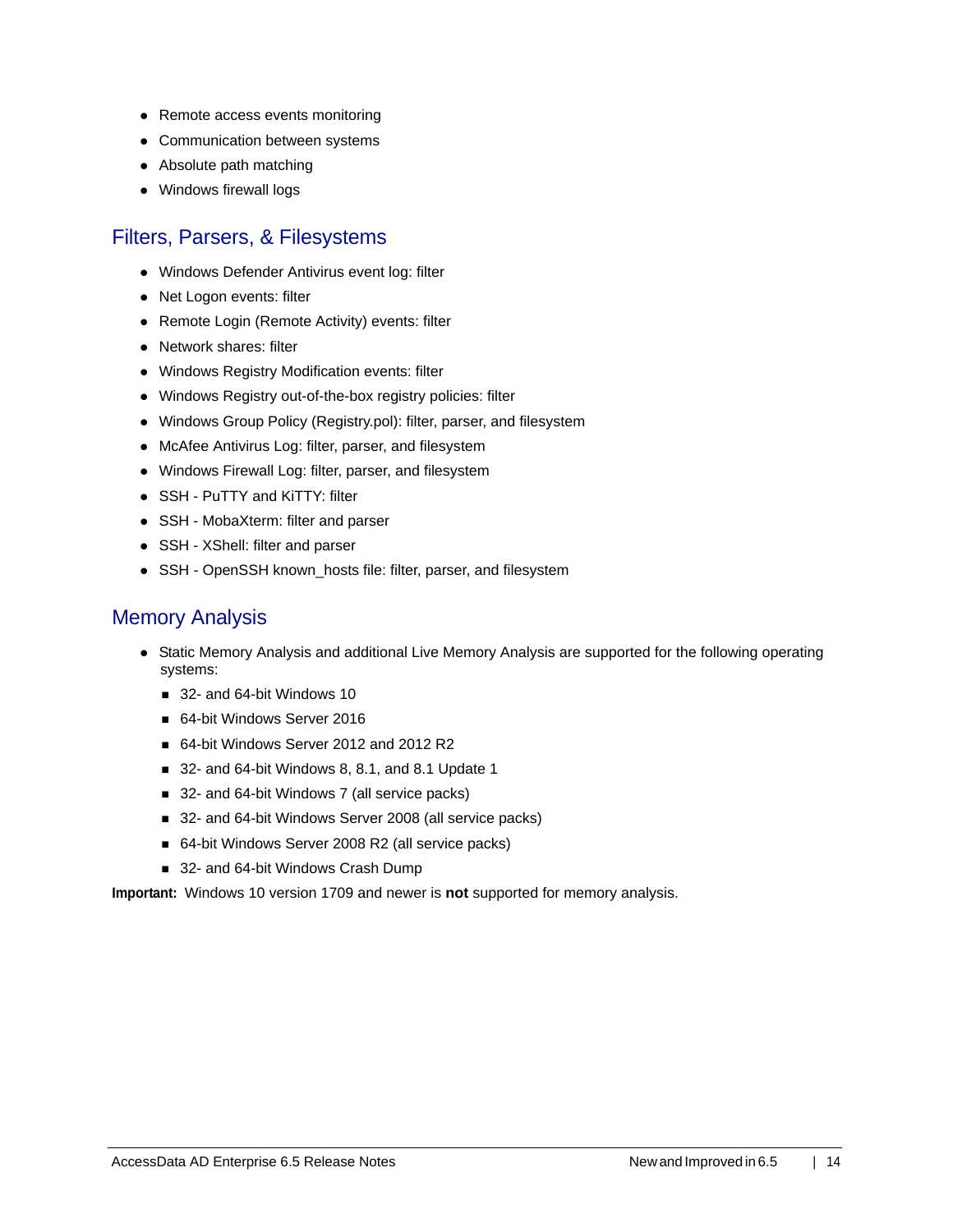### Filter Builder

The filter builder tool allows you to create complex filters for use within the *Select Filesystems* collection dialog.

**Note:** File content searches use the ECMA script.

Options inlcude:

- Include and Exclude filters
- Common File Attributes
- Common Email Attributes
- Customized Attribute Selections
- File Content
- Hashes

| File Filter                         |                                          |           |                |              |        |                           | $\mathbf{x}$ |
|-------------------------------------|------------------------------------------|-----------|----------------|--------------|--------|---------------------------|--------------|
| Common File Attributes              | Common Email Attributes   All Attributes |           |                | File Content | Hashes |                           |              |
| Creation Date                       | Equals<br>$\overline{\phantom{a}}$       | 4/29/2018 | $\blacksquare$ |              |        |                           |              |
| Modified Date                       | Equals<br>$\overline{\phantom{a}}$       | 4/29/2018 | $\blacksquare$ |              |        |                           |              |
| <b>Last Accessed Date</b><br>$\Box$ | Equals<br>$\overline{\phantom{a}}$       | 4/29/2018 | $\boxplus$     |              |        |                           |              |
| <b>File Size</b>                    | Equals<br>$\overline{\phantom{a}}$       | $\pmb{0}$ |                | <b>Bytes</b> |        |                           |              |
| <b>File Extensions</b>              |                                          |           |                |              |        |                           |              |
| Equals<br>Extension                 | $\overline{\phantom{a}}$                 |           |                |              |        |                           |              |
|                                     |                                          |           |                |              |        |                           |              |
|                                     |                                          |           |                |              |        |                           |              |
|                                     |                                          |           |                |              |        |                           |              |
|                                     |                                          |           |                |              |        |                           |              |
| <b>File Paths</b>                   |                                          |           |                |              |        |                           |              |
| Equals                              | ۰.                                       |           |                |              |        |                           |              |
| Path                                |                                          |           |                |              |        | Folder Relative Recursive |              |
|                                     |                                          |           |                |              |        |                           |              |
|                                     |                                          |           |                |              |        |                           |              |
|                                     |                                          |           |                |              |        |                           |              |
|                                     |                                          |           |                |              |        |                           |              |
|                                     |                                          |           |                |              |        |                           |              |
|                                     |                                          |           |                |              |        | OK                        | Cancel       |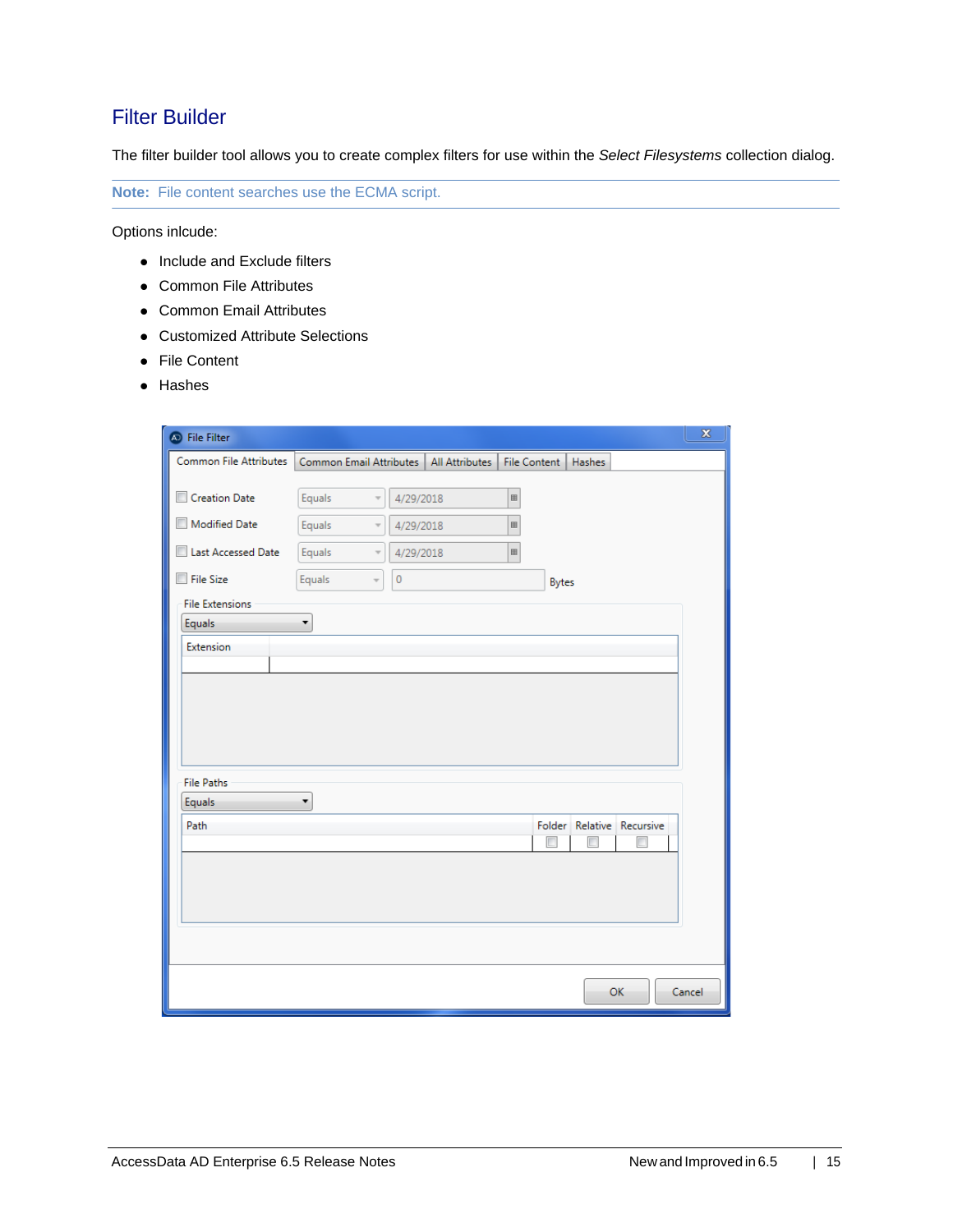### Agent

- Parse into compound files, matching inner items
- Ability to match arbitrary attributes
- Ability to match using absolute paths
- Preview up to 10 times faster using absolute paths

### Mobile Phone Support

#### *Android*

Parsers have been added for the following data:

- Phone Contacts from the Address Book
- SMS/MMS messages from the Android Messages app
- Calendar
- Call Log
- Google Hangouts for Android
- Kik for Android
- **Gmail for Android**

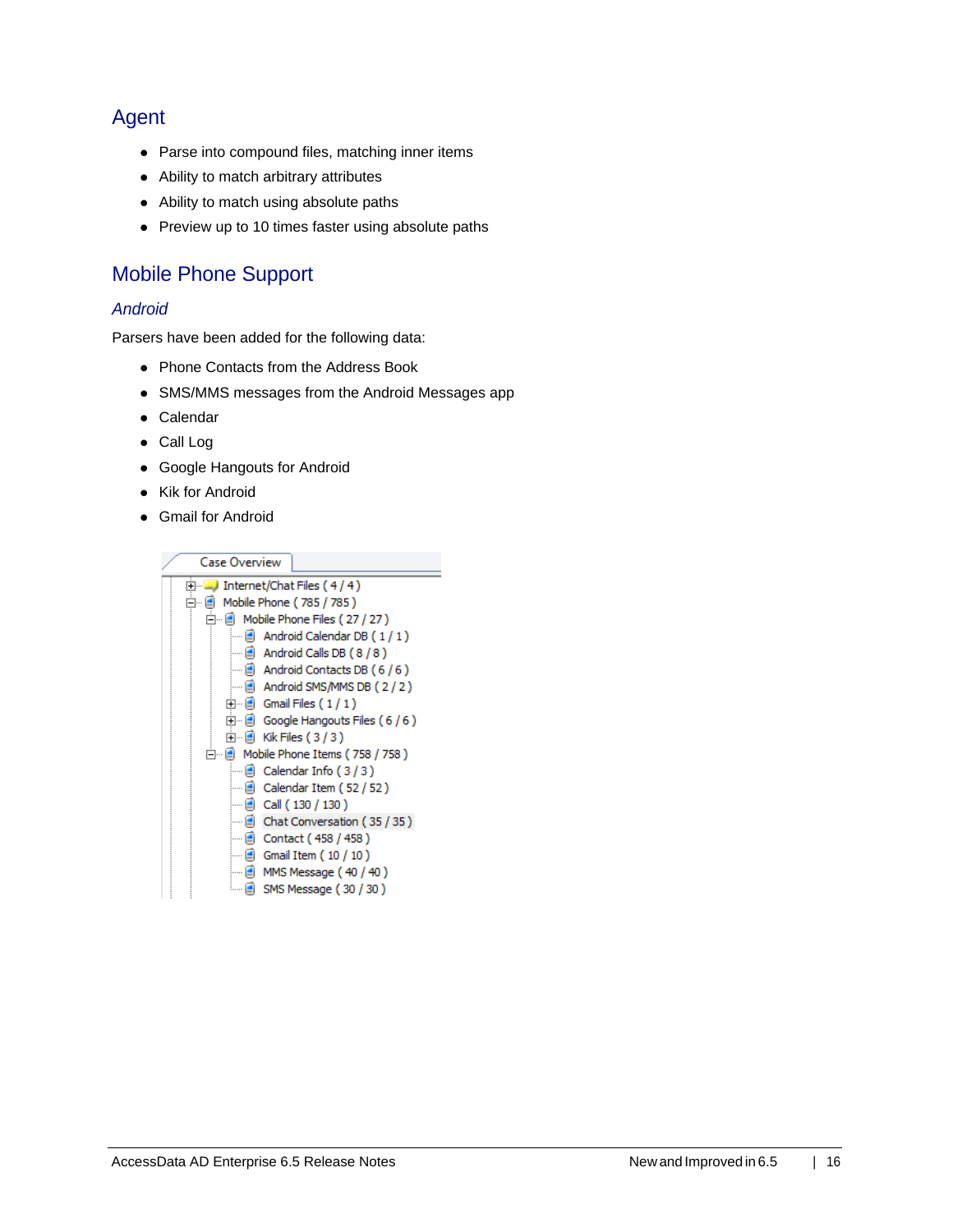### **Tasks**

A new task feature has been added which lets you do the following:

- Administrators and users can create tasks within a case and assign them to users.
- As users review case data, they can assign evidence items to a task.
- Users can report the status and progress of a task as well as add notes. Administrators and users can view the status of tasks and the files associated with the tasks.

| Tasks                                | Case: Tasks                     |                                   |           |                          | User: Administrator              |                               |                                    |           |          |              |           |                          |
|--------------------------------------|---------------------------------|-----------------------------------|-----------|--------------------------|----------------------------------|-------------------------------|------------------------------------|-----------|----------|--------------|-----------|--------------------------|
| $\overline{\mathsf{v}}$ Current Case |                                 | $\overline{\mathsf{v}}$ All Users |           | $\Gamma$ Unassigned      | Status:                          |                               | $\overline{\phantom{a}}$           | Progress: |          | $\bar{\tau}$ | Priority: |                          |
| ID                                   | $\triangle$ Name                |                                   | Alert     | Assigned To              |                                  | Status                        | Progress                           | Priority  | TaskType | Case Name    |           |                          |
| 5001                                 | Task <sub>1</sub>               |                                   | No        | User 1                   |                                  | Assigned                      | 0%                                 | High      |          | Tasks        |           |                          |
| 8001                                 | Task 2                          |                                   | No        | User <sub>2</sub>        |                                  | Assigned                      | 0%                                 | Medium    |          | Tasks        |           |                          |
| 7001                                 | Task 4                          |                                   | No        | User <sub>2</sub>        |                                  | Assigned                      | 0%                                 | Unimport  |          | Tasks        |           |                          |
| 10001                                | Task 5                          |                                   | <b>No</b> | User <sub>1</sub>        |                                  | Assigned                      | 0%                                 | Unimport  |          | Tasks        |           |                          |
|                                      |                                 |                                   |           |                          |                                  |                               |                                    |           |          |              |           |                          |
|                                      |                                 |                                   |           |                          |                                  |                               |                                    |           |          |              |           |                          |
| Properties                           | Case name:                      | Tasks                             |           |                          |                                  | Notes (double click to edit): |                                    |           |          |              |           |                          |
|                                      | Case ID:                        | 20                                |           |                          | Task 2 notes                     |                               |                                    |           |          |              |           |                          |
|                                      |                                 | Task 2                            |           |                          |                                  |                               |                                    |           |          |              |           |                          |
|                                      | Task name:                      |                                   |           |                          |                                  |                               |                                    |           |          |              |           |                          |
|                                      | Assigned to:                    | User <sub>2</sub>                 |           | $\overline{\phantom{a}}$ |                                  |                               |                                    |           |          |              |           |                          |
|                                      |                                 | Priority: Medium                  |           | $\overline{\cdot}$       |                                  |                               |                                    |           |          |              |           |                          |
|                                      | Due:                            | 5/2/2018                          |           |                          |                                  |                               |                                    |           |          |              |           |                          |
|                                      | Status:                         | Assigned                          |           | $\frac{1}{1}$            |                                  |                               |                                    |           |          |              |           |                          |
|                                      | Progress %: 0 %                 |                                   |           | $\overline{\cdot}$       | Files:<br>Object ID              | Comment                       |                                    |           |          |              |           | Remove selected files: [ |
|                                      | Task type: n/a                  |                                   |           | $\overline{\phantom{0}}$ | 1007                             |                               | Task 2 comments                    |           |          |              |           |                          |
|                                      | Created:                        | 4/27/2018 4:34:34 PM              |           |                          | 1008<br>1009                     |                               | Task 2 comments<br>Task 2 comments |           |          |              |           |                          |
|                                      | Last updated:                   | 4/27/2018 4:41:26 PM              |           |                          | 1016                             | Task 2 file                   |                                    |           |          |              |           |                          |
|                                      | Last update by:   Administrator |                                   |           |                          |                                  |                               |                                    |           |          |              |           |                          |
|                                      | Alert: $\Box$                   |                                   |           | Show history: $\square$  | File Comment:<br>Task 2 comments |                               |                                    |           |          |              |           |                          |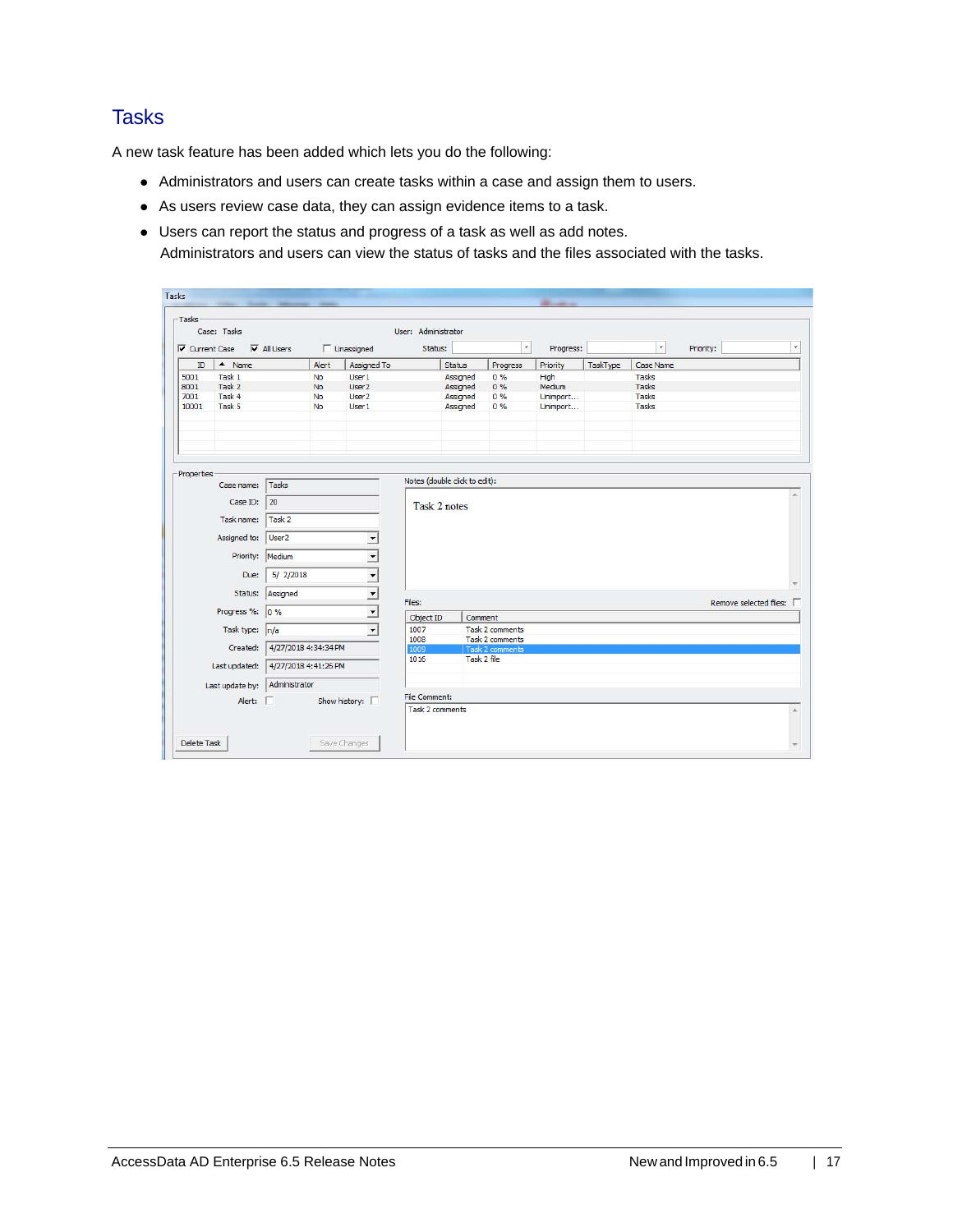## Fixed Issues in 6.5

- Enhancements for absolute paths (12832)
- Memory Analysis now works for modern operating systems (12612)
- The Company column now populates for Mobile Phone Contacts (13054)
- The SRC (source) column now works correctly when processing XRY files (13123)
- The import utility server address no longer reverts back to localhost every time it closes (13163)
- Generate Common Video File option is now functional for all cases (13815)
- Loading times for copy previous case for MSSQL has been improved (13090)
- Agent list will now refresh automatically when adding new nodes (13210)
- Adding hashes to the KFF from the volatile screen no longer fails (13951)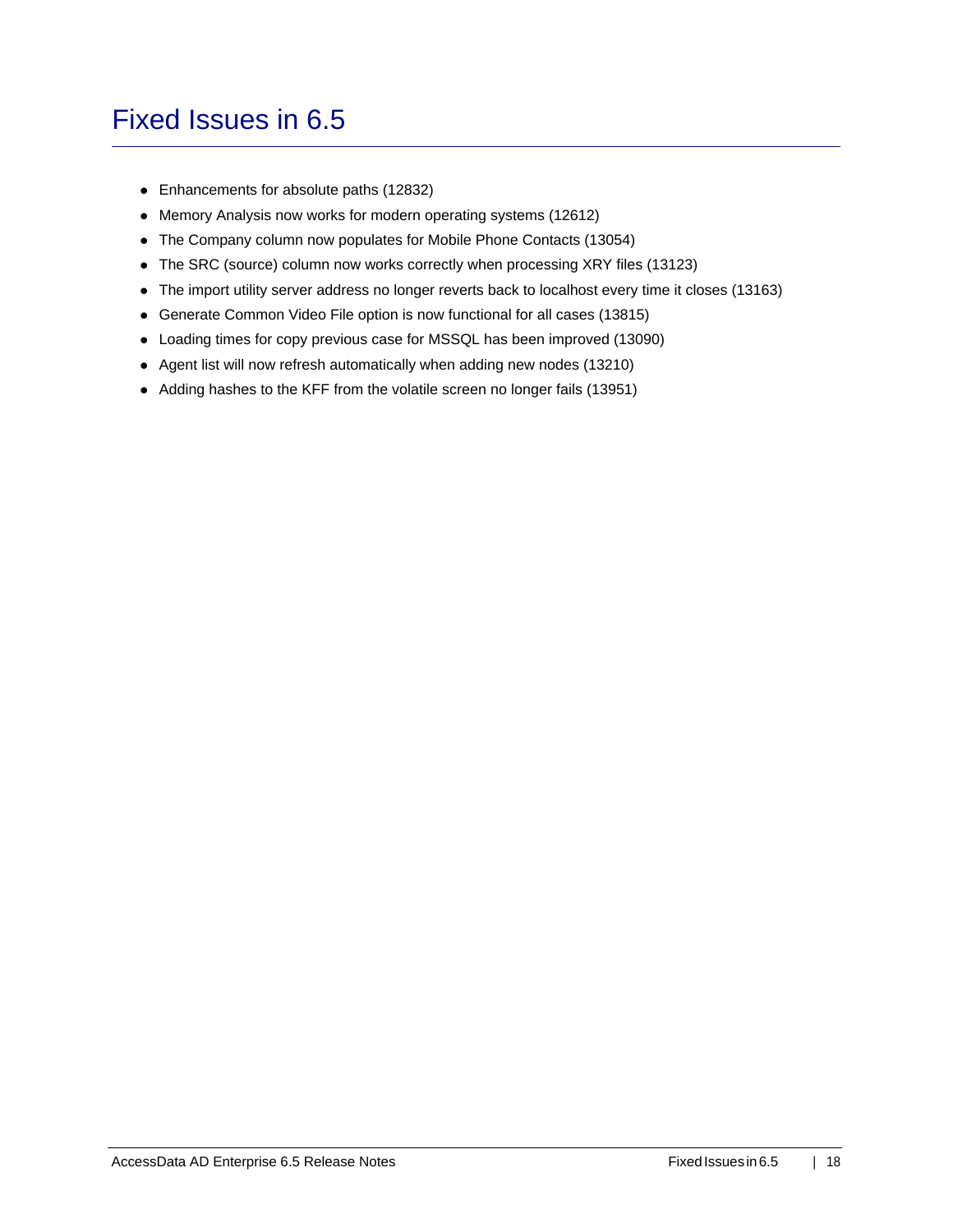#### *Latest Documentation*

**To access the latest AD Enterprise Release Notes and documentation:** Download the zip file from www.accessdata.com/productdocs/adenterprise/adenterprise.zip.

#### *Installation and upgrade*

- If you install AD Enterprise on a Windows 2003 64-bit computer, you must configure the ASP. NET service extension. To configure this, do the following:
	- Open the Microsoft Internet Information Services (IIS) Manager.
	- o In the left pane, click Web Service Extensions.
	- $\circ$  In the extensions list, click ASP.NET v4.x.
	- ⊙ Click Allow.
- The FTK Suite (FTK, AD Lab, AD Enterprise) no longer supports multiple products of the same version running on the same machine at the same time. The user can only install one of the three products of a specific version on a single machine. (29786, 30927)
- AD Enterprise supports Distributed Processing Engines (DPEs).
- Using the AD Enterprise 6.5 Agent with eDiscovery 6.3 SP2.

**W A R N I N G:** eDiscovery 6.3 SP2 can use the Enterprise 6.5 agent. However, because they use different database versions, do not install Enterprise 6.5 on an eDiscovery 6.3 server. Only install products together when they are the same version. Otherwise, installing Enterprise will upgrade the eDiscovery database and you cannot revert that change without a database restore.

#### *Agent Support*

Official Support for Red Hat Linux 6.x and 7.x

The 6.2 Linux Agent requires GLIBC 2.17 or newer. Collection from a system running on an older GLIBC version can be attempted using the 6.1 version of the Agent, which can be obtained by contacting AccessData Support. A system's GLIBC version can be determined by running the following command: Idd -version.

#### *Upgrading CodeMeter*

- AD Enterprise 5.6.1 and later include an updated version of CodeMeter Runtime Kit (5.21).
	- If this is a new installation of AD Enterprise you do not need to do anything and the latest version of CodeMeter is installed.
	- If you are upgrading to AD Enterprise 5.6.1, be aware that a security vulnerability has been detected in Codemeter 4.5. However, if you simply upgrade from CodeMeter 4.5 to 5.21, the vulnerability remains. To fix the vulnerability, you must manually uninstall 4.5 before installing 5.21.

If you are upgrading to AD Enterprise 5.6.1, manually uninstall CodeMeter first and then install AD Enterprise 5.6.1 which will install a clean CodeMeter 5.21. Otherwise, after upgrading to AD Enterprise 5.6.1, manually uninstall CodeMeter 4.5 and then manually install CodeMeter 5.21.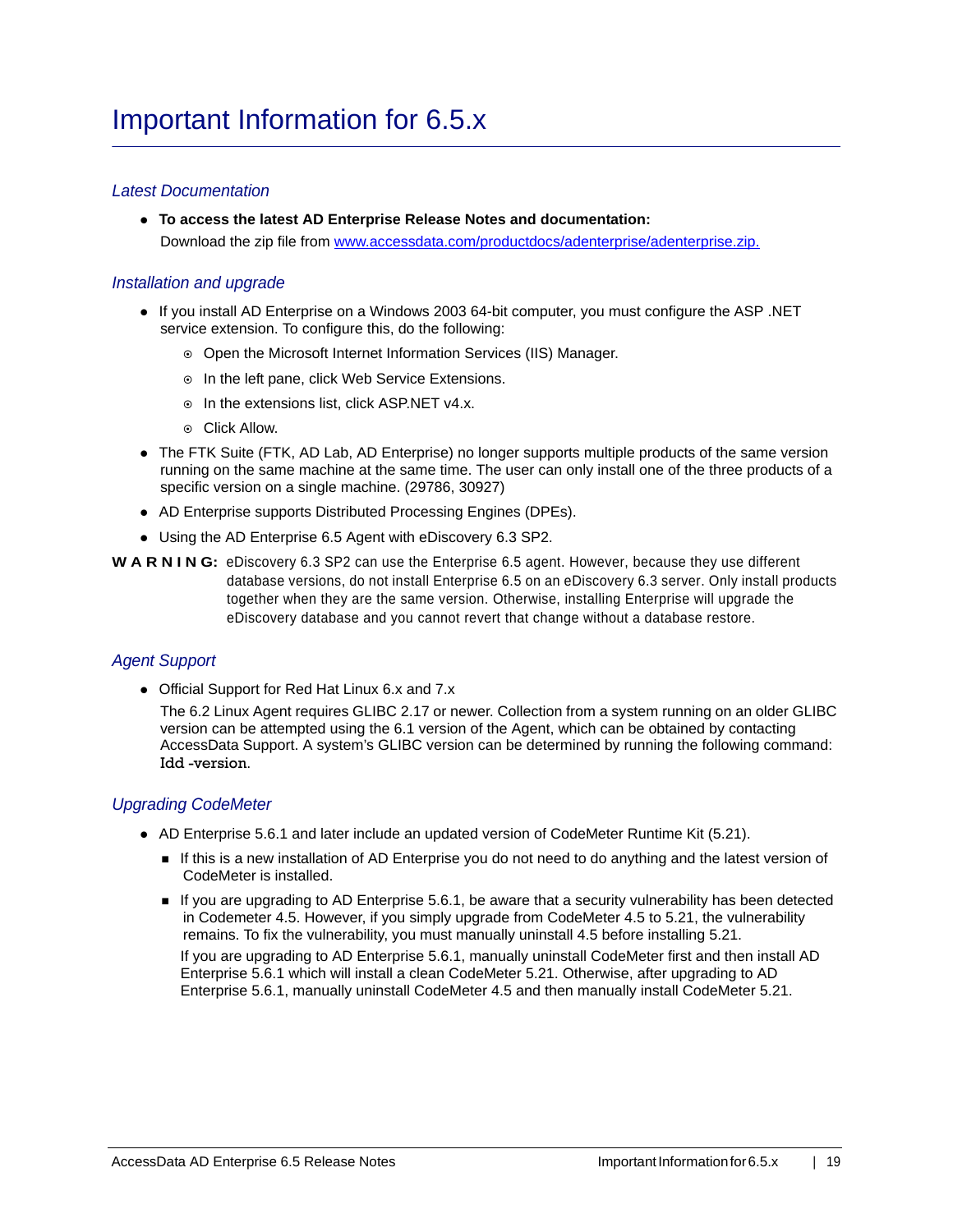#### *Running PostgreSQL on a Virtual Machine*

• If you run PostgreSQL on a virtual machine with a dynamically allocated virtual hard drive, you must manually stop the PostgreSQL service before rebooting the virtual machine. Otherwise, PostgreSQL will become corrupted.

If you run PostgreSQL on a virtual machine with a fixed size virtual hard drive, then PostgreSQL will not become corrupted when rebooting.

#### *KFF*

- The KFF Server now uses the Apache Cassandra database. The version of Cassandra being used requires 64-bit Java 8. No other version of Java (7 or 9) is currently supported.
	- To install Java, go to: https://java.com/en/download/windows-64bit.jsp
	- If you are using a 32-bit browser, you may automatically download the 32-bit version. You must use the 64-bit version.
- When importing data using the KFF Import Utility, make sure that you get a confirmation that the import is complete before processing data using that KFF data. This is particularly important when importing NSRL data that takes several hours to import.
- Deleting NDIC, DHS, and NSRL KFF libraries.

As of 6.3, you can delete NDIC, DHS, and NSRL libraries from within the AD Enterprise application.

**Important:** Deleting these libraries from the application can take from one to several hours. We recommend that you delete these libraries using the KFF Import Utility.

- Only the Project VIC and NSRL sets are locked/protected. All other sets in the KFF can be modified and archived.
- NDIC or DHS sets cannot be migrated and must be imported into the 6.4 or later version of KFF.

#### *Recommendations*

- If you choose to have a case's database files placed in the case folder, do not move your case folder without first archiving and detaching the case.
- When creating a Custom Data View, the available filter list should not include: Checked Files, Unchecked Files (checked status is not available across users), Bookmarked Files, Labeled Files (too broad and will include all bookmarks or labels). These filters have been removed from the list. (6533)
- Difference in file handling when using Belkasoft parsing:

If a SQLite database is encountered in the evidence that could have been handled by the Belkasoft parser but the Belkasoft All-in-One processing option was not checked, that SQLite database will get expanded using a generic SQLite expansion that shows tables and rows.

Any evidence processed in the manner that is later re-processed (using Additional Analysis) with the Belkasoft All-in-One expansion option will NOT be expanded using Belksoft technology but will remain with the original expanded items.

To expand a SQLite database using Belkasoft technology that has already been expanded as a generic SQLite database, it must be added as a new, different piece of evidence, or a new case must be created.

#### *Windows build used for testing this release*

Windows 10 Version 1709 (OS Build 16299.309)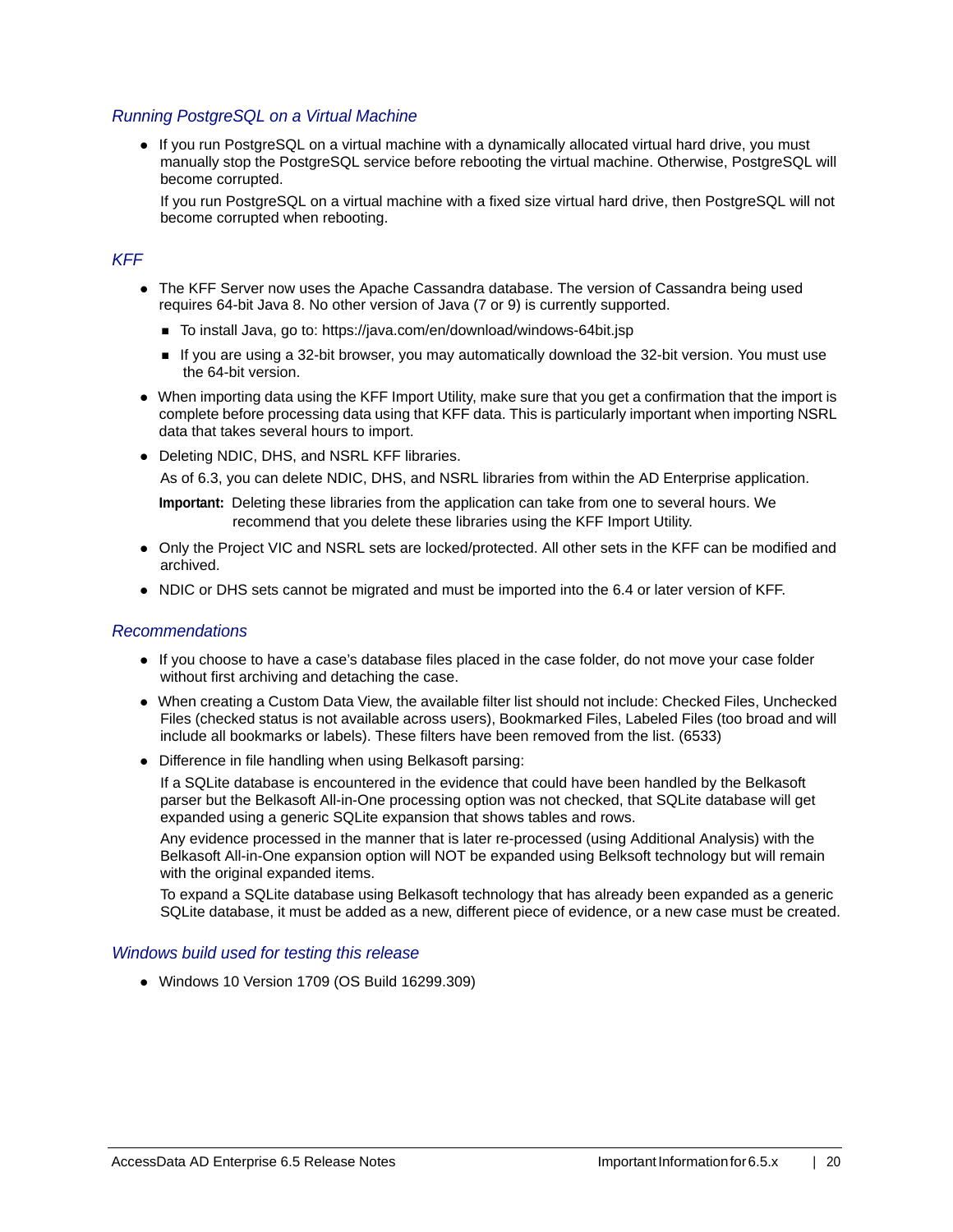### New AD1 files and Imager 3.4.x

Any AD1 file created by FTK or Summation 6.0 or later can only be opened with Imager 3.4.0 or later.

Imager 3.4 can be freely download from the AD website:

http://accessdata.com/product-download

Using an older version of Imager will result in an "Image detection failed" error.

This happens because the AD1 format was enhanced to support forward compatibility between AccessData products. Newer AD1s have a version 4 in the header instead of 3. A hex editor can be used to quickly determine if your AD1 is v3 or v4.

## Known Issues in 6.5

#### Known Issues

#### Enterprise Roles and Rights for seeing tabs in the Examiner

Agent - Drive Preview

The Agent - Drive Preview right replaced the Browse right in previous versions. When configuring Roles and Rights in Enterprise 6.5 for non-administrators, in order for a user to see the *Explore*, *Graphics*, *Live Search*, and *Index Search* tabs in the Examiner, their role must include the *Agent-Drive Preview* right. Otherwise, when users access the Examiner, those tabs are not visible. (15099)

#### Tasks

Task and Bookmark notes: When attempting to change a font in a note, some text must be selected first. If you change the font without pre-selecting text, you will get an error. (14923)

#### Android phone support

When viewing Android phone Contact information in the *Overview* tab, on the *File Content* > *Natural* tab, the *Display Name* is displayed twice. (14946)

#### **Volatility**

Windows 10 version 1709 is not supported for memory analysis (13967)